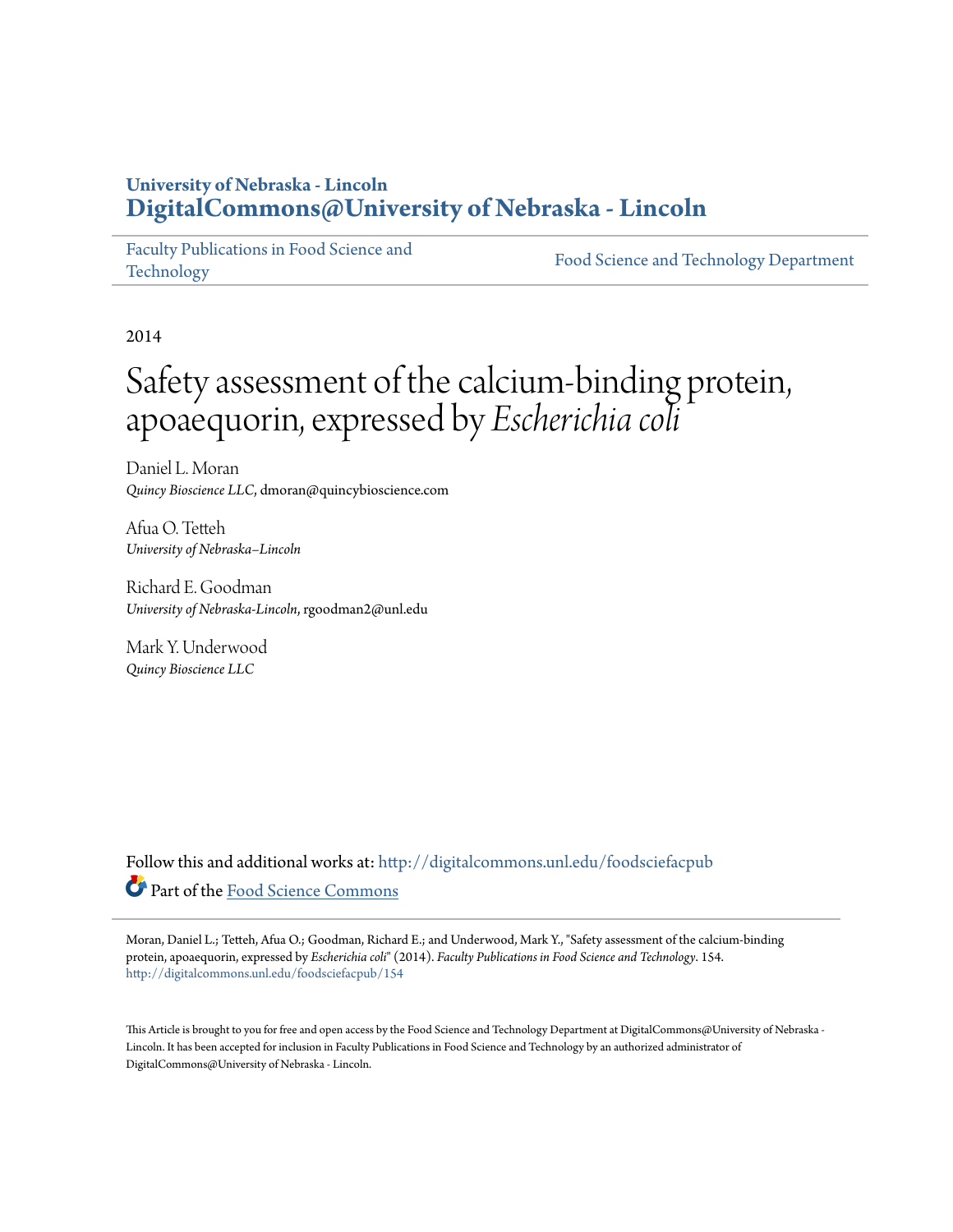Published in *[Regulatory Toxicology and Pharmacology](http://www.sciencedirect.com/science/journal/02732300)* 69:2 (July 2014), pp. 243–249; [doi: 10.1016/j.yrtph.2014.04.004](http://dx.doi.org/10.1016/j.yrtph.2014.04.004) Copyright © 2014 Elsevier Inc. Used by permission. Submitted February 13, 2014; published online April 24, 2014.



## **Safety assessment of the calcium-binding protein, apoaequorin, expressed by** *Escherichia coli*

[Daniel L. Moran](http://www.sciencedirect.com/science/article/pii/S0273230014000671),<sup>1</sup> [Afua O. Tetteh](http://www.sciencedirect.com/science/article/pii/S0273230014000671),<sup>2</sup> [Richard E. Goodman,](http://www.sciencedirect.com/science/article/pii/S0273230014000671)<sup>2</sup> and [Mark Y. Underwood](http://www.sciencedirect.com/science/article/pii/S0273230014000671)<sup>1</sup>

1 Quincy Bioscience LLC, Suite 200, 301 South Westfield Road, Madison, WI 53717, USA 2 Food Allergy Research and Resource Program, 351 Food Industry Complex, University of Nebraska–Lincoln, Lincoln, NE 68583-0919, USA

*Corresponding author —* D.L. Moran, fax 608-833-2714; email [dmoran@quincybioscience.com](mailto:dmoran@quincybioscience.com)

#### **Abstract**

Calcium-binding proteins are ubiquitous modulators of cellular activity and function. Cells possess numerous calcium-binding proteins that regulate calcium concentration in the cytosol by buffering excess free calcium ion. Disturbances in intracellular calcium homeostasis are at the heart of many age-related conditions making these proteins targets for therapeutic intervention. A calcium-binding protein, apoaequorin, has shown potential utility in a broad spectrum of applications for human health and well-being. Large-scale recombinant production of the protein has been successful; enabling further research and development and commercialization efforts. Previous work reported a 90-day subchronic toxicity test that demonstrated this protein has no toxicity by oral exposure in Sprague–Dawley rodents. The current study assesses the allergenic potential of the purified protein using bioinformatic analysis and simulated gastric digestion. The results from the bioinformatics searches with the apoaequorin sequence show the protein is not a known allergen and not likely to cross-react with known allergens. Apoaequorin is easily digested by pepsin, a characteristic commonly exhibited by many non-allergenic dietary proteins. From these data, there is no added concern of safety due to unusual stability of the protein by ingestion.

**Keywords:** Safety assessment, Apoaequorin, Allergenicity, Bioinformatic, Calcium-binding protein

#### **1. Introduction**

The calcium-binding protein apoaequorin, endogenous to the luminescent jellyfish *Aequorea victoria*, has been used for over 40 years as a research molecule in studies of intracellular physiology of the calcium ion. This small protein (22.3 kDa) possesses three calcium-binding sites of the EF-hand motif and belongs to the superfamily of calcium-binding proteins that facilitate signal transduction, gene transcription, enzyme activation, intracellular calcium buffering and in the case of conjugated form of apoaequorin, aequorin, and related proteins, bioluminescence ([Deng et al., 2004,](http://www.sciencedirect.com/science/article/pii/S0273230014000671#b0035) [Heizmann, 1992,](http://www.sciencedirect.com/science/article/pii/S0273230014000671#b9015) [Deng et al., 2005](http://www.sciencedirect.com/science/article/pii/S0273230014000671#b0040) and [Yáñez](http://www.sciencedirect.com/science/article/pii/S0273230014000671#b0135) [et al., 2012](http://www.sciencedirect.com/science/article/pii/S0273230014000671#b0135)). When the apo-form of the protein is conjugated to its prosthetic group, coelenterazine, the resulting molecule, aequorin, luminesces upon binding the calcium ion *in vivo* or *in vitro* ([Kendall and Badminton, 1998](http://www.sciencedirect.com/science/article/pii/S0273230014000671#b0070)). Properly stimulated, cells containing aequorin release light showing where, when and how much free, cytosolic calcium ion is released from internal stores or across the cell membrane in response to stimuli ([Snowdowne](http://www.sciencedirect.com/science/article/pii/S0273230014000671#b0120)  [et al., 1984](http://www.sciencedirect.com/science/article/pii/S0273230014000671#b0120)). This photoprotein has been used for *in vitro* and *in vivo* studies as an indicator molecule for understanding calcium's role in signal transduction, metabolism, development, and

particularly, brain cell physiology [\(Grienberger and Konnerth,](http://www.sciencedirect.com/science/article/pii/S0273230014000671#b0065) [2012](http://www.sciencedirect.com/science/article/pii/S0273230014000671#b0065) and [Kendall and Badminton, 1998\)](http://www.sciencedirect.com/science/article/pii/S0273230014000671#b0070). Some calcium-binding proteins coordinate the role of the calcium ion in the cell; maintaining calcium homeostasis within finely tuned concentration limits to avoid toxicity while preserving calcium's influence on cell physiology.

Because of its unique commercial value, a large-scale manufacturing process has been developed to produce kilogram quantities of this protein for use in a number of applications pertinent to human health and well-being. The potential increased exposure of human and animal populations to this protein required a toxicological and allergenic analysis from regulatory agencies and industrial best-practice standards. An extensive 90-day subchronic toxicology study was performed in Sprague–Dawley rats to test the oral route of delivery of the purified protein ([Moran et al., 2013\)](http://www.sciencedirect.com/science/article/pii/S0273230014000671#b0080). There were no clinical pathology or histopathological changes in the animals receiving the protein and any changes of note were typical of those historically observed changes in the age and strain of rats used in the study. A No Observed-Adverse-Effect Level (NOAEL) for apoaequorin was determined at 2000× (expected human exposure) and an ADI safety margin of 666.7 mg/kg bwt/day was established, which was the highest dose tested.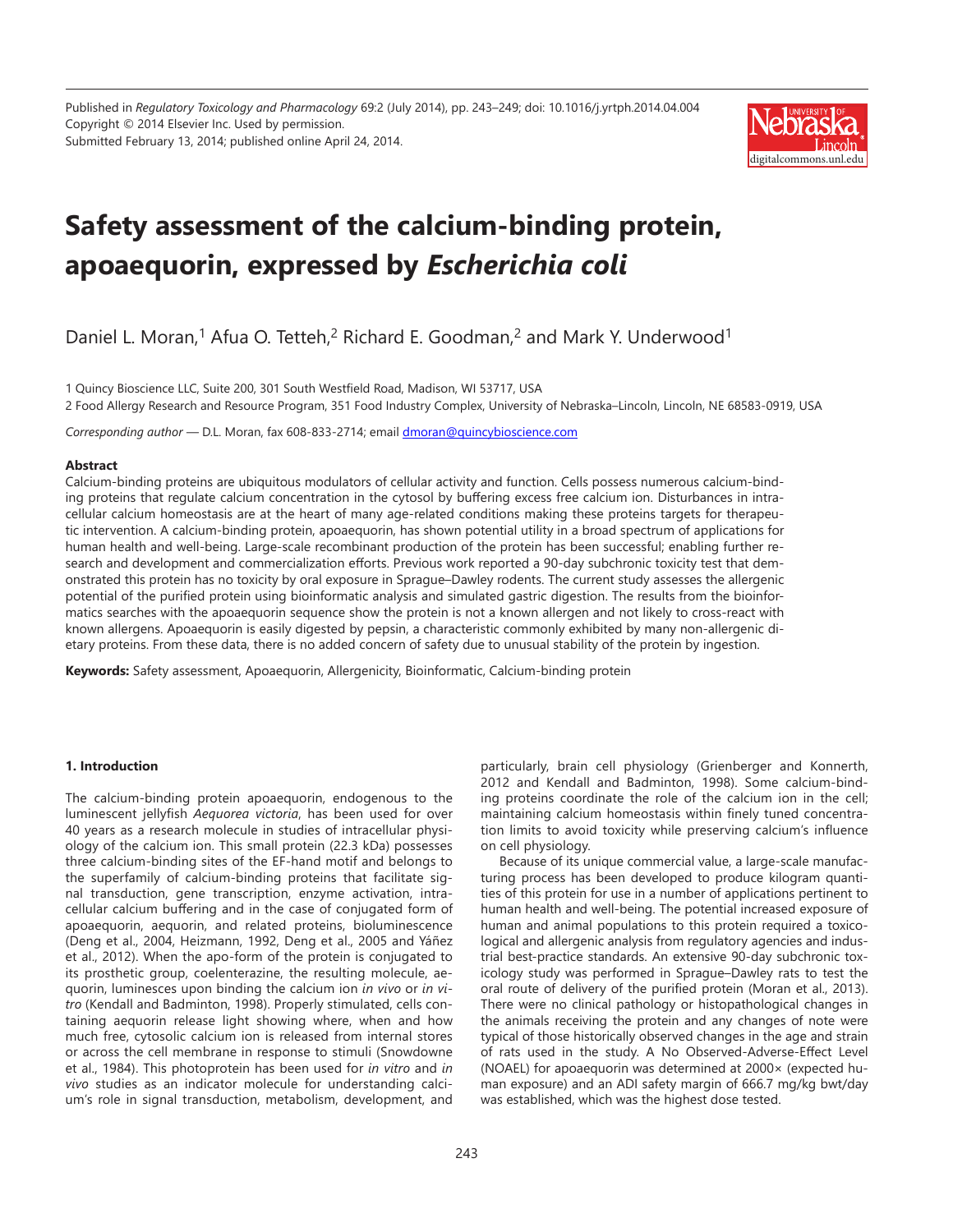The current study continues the risk assessment of the protein through bioinformatic and simulated gastric digestion tests to evaluate the potential allergenicity of this protein. Characterization of the expressed protein included N-terminal sequencing, molecular weight determination, and luminescent activity, which verified the identity and functionality of the protein. With the expected post-translational processing and the fidelity of the genetic expression construction confirmed, an allergenic risk assessment was performed. This included a protein sequencing analysis in an exhaustive bioinformatic assessment against allergen databases and an *in vitro* simulated gastric digestion of the protein. These approaches have proven invaluable as tools in assessing the potential allergenicity of genetically engineered proteins since they consider the primary amino acid sequence of known allergenic proteins that could pose a risk of allergy to those sensitized by other exposure and in evaluating the likelihood the novel protein might pose a high risk of sensitization or elicitation upon ingestion. Although the tests cannot prove an absence of risk of allergy, they have been deemed highly predictive of a protein's allergenic potential.

*In vitro* digestion in pepsin was performed to determine the level of resistance to protease cleavage under optimum pH conditions. Investigation of proteins that have been tested in this way suggest a strong positive predictive value that food allergens causing systemic reactions are relatively stable in the assay, while non-allergenic food proteins are typically digested relatively quickly [\(Bannon et al., 2002\)](http://www.sciencedirect.com/science/article/pii/S0273230014000671#b0015). [Astwood et al. \(1996\)](http://www.sciencedirect.com/science/article/pii/S0273230014000671#b0010) published the first use of *in vitro* pepsin digestion as an assay showing that many food allergens or protein fragments were resistant to digestion. [Thomas et al. \(2004\)](http://www.sciencedirect.com/science/article/pii/S0273230014000671#b0125) published a method standardizing the pH, purity of the protease, ratio of pepsin to test article, and purity of the test protein. We ([Ofori-Anti et al., 2008](http://www.sciencedirect.com/science/article/pii/S0273230014000671#b0090)) added an objective measure of the degree of digestion to improve the evaluation for assessing digestibility. However, although a correlation exists between allergenicity of dietary proteins and pepsin resistance ([Astwood et al., 1996\)](http://www.sciencedirect.com/science/article/pii/S0273230014000671#b0010) some unstable allergens may be protected in the food matrix of the gut *in vivo* ([Polovic et](http://www.sciencedirect.com/science/article/pii/S0273230014000671#b9000)  [al., 2007\)](http://www.sciencedirect.com/science/article/pii/S0273230014000671#b9000). Since no single determinant has been found to be full proof for predicting allergenicity, international consensus has established a weight-of-evidence approach in assessing allergenic potential of new proteins ([Codex, 2003](http://www.sciencedirect.com/science/article/pii/S0273230014000671#b0025)).

#### **2. Method and materials**

#### *2.1. Strain development*

A synthetic gene for the protein sequence [P02592](http://www.ncbi.nlm.nih.gov/entrez/query.fcgi?cmd=search&db=protein&doptcmdl=genbank&term=P02592%5baccn%5d) (UniProtKB/ Swiss-Prot) was codon-optimized for expression in a prokaryotic cell line. The synthetic gene (Life Technologies) was subcloned into an expression cassette following standard molecular protocols for site-specific integration into the host strain, *Escherichia coli* BL21(DE3), and targeted secretion to the fermentation medium. Genomic insertion of the gene was performed by the homologous recombination method of [Hamilton et al. \(1989\)](http://www.sciencedirect.com/science/article/pii/S0273230014000671#b9005) with variations needed to target a non-essential operon of the host strain. Clones carrying only the expression cassette minus vector DNA were isolated using PCR for both the gene of interest and the antibiotic resistance gene. Isolated clones were verified by Southern blot analysis using radiolabeled probes of the antibiotic and gene of interest sequences (data not shown). A single clone was developed for industrial production of the protein and was named QB6.

The fidelity of the genomic insertion sequence was verified by DNA sequencing through PCR amplification using the primer pairs specific to the coding region; CAG TAT AGC GTC AAA CTG as the forward primer and TGG TGC TCG ACT TAT TAC for the reverse primer. A single band of the PCR product was visualized by agarose gel electrophoresis. The band was excised from the gel and was sequenced analysis in both directions (ACGT, Inc., Wheeling, IL).

#### *2.2. Protein production and purification*

Fermentation of the strain was performed by large-scale production processes and successfully produced multi-gram quantities of the secreted protein using lactose induction in a proprietary medium formulation. Clarification of the resulting fermentation broth by tangential flow filtration was followed by large-scale ion exchange chromatography. This resulted in a solution of the protein that was 90% pure. Acid precipitation with 10% acetic acid to a pH of 4.2 was followed by centrifugation at 2500*g* for 30 min. The supernatant was poured off, which aided in the removal of UV absorbing contaminants, leaving concentrated protein as the pellet. Resuspension of the protein (25 mM TRIS, 25 mM NaCl and 1 mM EDTA, pH 8.5) followed by gel filtration chromatography removed residual salts and contaminants. Pooled fractions from gel filtration were concentrated through tangential flow filtration using membranes of a nominal molecular weight cutoff of 5 kDa to obtain an approximate concentration of 20 mg/mL solution as determined by absorbance at 280 nm (A280) and a theoretical extinction coefficient for the apoprotein of 2.0. The protein was sterile filtered and kept frozen at −20 °C in buffer (25 mM TRIS, and 25 mM NaCl, pH 7.6), until use.

#### *2.3. Protein characterization*

N-terminal sequence of the first 30 amino acids of the recombinantly expressed apoaequorin was determined from samples purified from culture medium by SDS–PAGE and electroblotted onto a PVDF membrane. The protein bands were visualized by Ponseau S staining and N-terminal sequencing was completed at the Medical College of Wisconsin Protein and Nucleic Acid Facility.

The protein was further characterized by SDS PAGE (Novex Bis-Tris 4–12% gradient gels following the manufacturer's instructions – Life Technologies). The gel was stained with a commercial preparation of coomassie brilliant blue solution (Thermo Fisher Imperial Protein Stain) and destained overnight in distilled water. The destained gels were visualized in a Kodak Gel Logic 440 Image Station under white light transillumination. The image was captured and purity was estimated by densitometric analysis of the stained gel. This estimate was used in digestion studies of the protein.

Enzymatic activity of the protein was determined by regenerating the holoprotein, aequorin, and demonstrating calcium-binding activity through the chemiluminescence of the protein. Methods for the regeneration, luminescent activity, and measurements of photons followed [Shimomura \(1991\)](http://www.sciencedirect.com/science/article/pii/S0273230014000671#b0115) with minor modifications. Briefly, the assay was miniaturized for use in white, 96-well microtiter plate format to measure luminescence. Bioluminescence was measured on a Biotek luminometer plate reader controlled by the KC4 software (Biotek). Samples were discharged to produce blue light (462 nm) by the addition of 300 μL of assay buffer (20 mM calcium acetate in 10 mM TRIS, pH 7.6). Photons were collected over a three-second time period and maximum luminosities were averaged by the software for each dilution of each sample. The average relative luminous units were calculated for each sample. The results from eight dilutions were averaged for each sample and these data were validated by comparative analysis against the protein's kinetic accumulation during fermentation.

#### *2.4. Allergenicity testing: Sequence search in silico*

Potential allergy and cross-reactivity risk assessment was performed using methods typically used for food-safety evaluation as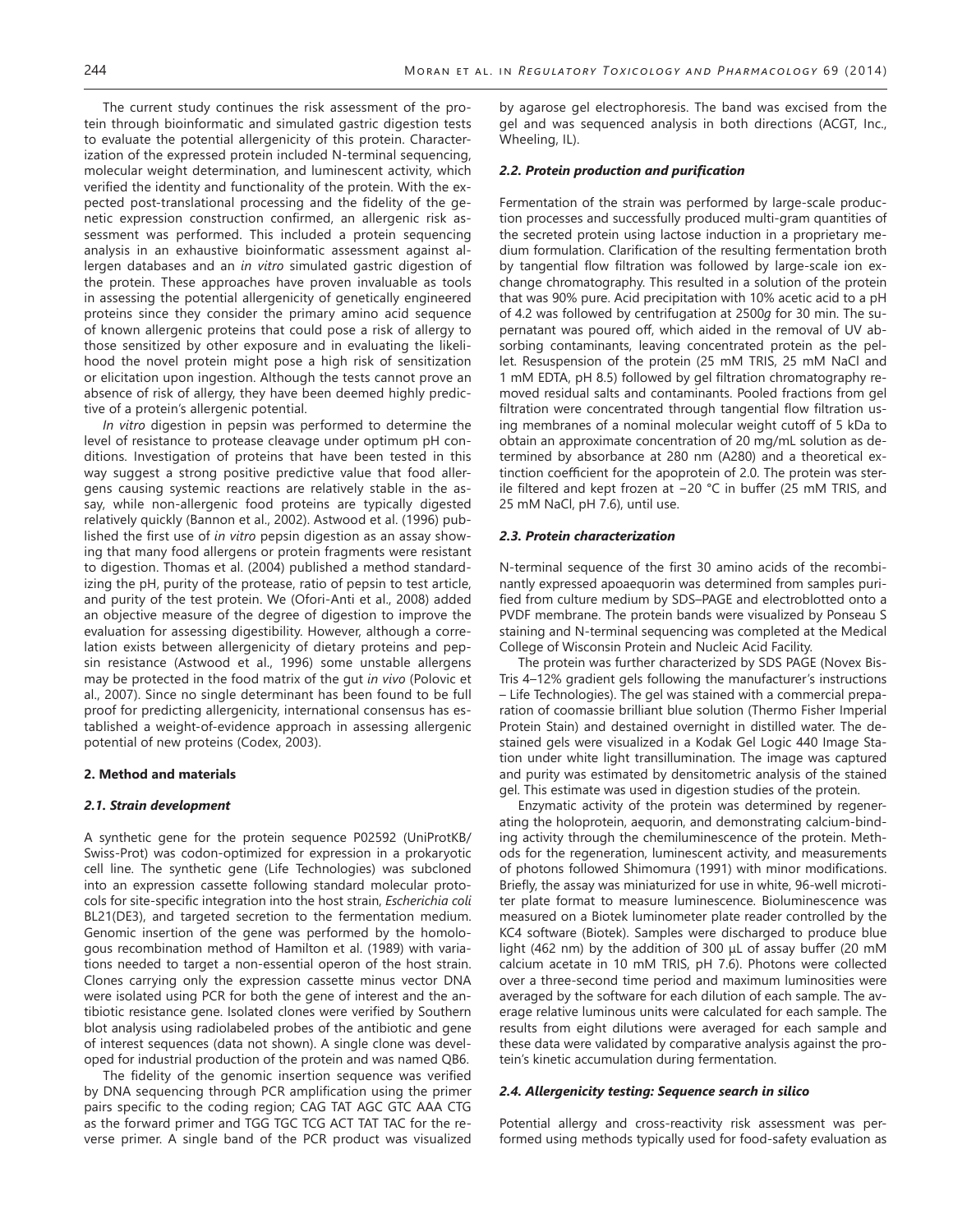prescribed by the [Codex Alimentarius Guidelines \(2003\).](http://www.sciencedirect.com/science/article/pii/S0273230014000671#b0025) The bioinformatics study was designed to compare the protein sequence of apoaequorin with those of known allergens in 2010 with version 10 of the AllergenOnline.org database (AOL v10) maintained by the Food Allergy Research and Resource Program (FARRP) at the University of Nebraska. This was repeated with version 13 of AllergenOnline.org on 5 December 2013 along with BLASTP searches of NCBI Protein database to evaluate possible matches to newly discovered allergens. The purpose of the search was to determine whether the protein could be identified as a known allergen (~95–100% match to an allergen listed in AllergenOnline.org), or was sufficiently similar to a known allergen (>35% identity over any segment of 80 amino acids) to suspect potential allergic crossreactivity. The first search was performed using the FASTA3 algorithm [\(Pearson, 2000](http://www.sciencedirect.com/science/article/pii/S0273230014000671#b0105)) with the default scoring matrix (BLOSUM 50) to evaluate overall alignment of each query sequence compared to all sequences in AllergenOnline, looking for matches of low *E*score values (<1e-7) and greater than 50% identity as likely significant scores suggesting potential cross-reactivity.

Additionally, an 80-amino acid sliding window identity search was performed that systematically tests all possible 80-amino acid segments of apoaequorin with >35% identity to any known or putative allergen listed in the AOL database, using the same FASTA3 algorithm. Significant matches identified by either search would suggest a need to perform human serum testing using sera from specifically allergic donors to evaluate for potential IgE cross-reactivity ([Codex, 2003](http://www.sciencedirect.com/science/article/pii/S0273230014000671#b0025)).

Additional information considered in this study included a search of the protein sequence for any eight contiguous amino acid matches (8mer) to any known allergen in AOL. This step is required by some international regulatory agencies however, it has not been demonstrated to have a substantial predictive value for allergenicity. This step was included to meet our regulatory purposes.

The protein sequence was also searched against the non-redundant NCBI dataset using BLASTP with default values for BLOSUM 62 to evaluate homologs of the query protein to understand protein function and further screen for potential safety issues. This protein is in the family of  $Ca^{+2}$  binding proteins and is most closely related to similar proteins from other hydrozoans of the phylum Cnidaria with *E*-scores smaller than 10−40 and identities of >60% over the full-length. Additionally, a BLASTP search using the keyword limit of "allerg\*" to any "keyword" allergen sequence in NCBI with an *E*-score smaller than 10<sup>-3</sup> or a sequence homology of >35% identity was performed.

References in the PubMed database were also searched using the organism name (*A. victoria*) as well as family name (Aequoreidae) and the keyword "allerg\*" to learn whether there is information to indicate whether the source organism is a common cause of allergy.

#### *2.5. Simulated gastric digestion*

The pepsin stability assay is one study in a "weight of evidence approach" intended to assess the potential allergenicity of genetically modified crops ([Codex, 2003\)](http://www.sciencedirect.com/science/article/pii/S0273230014000671#b0025). The assay described by [Ast](http://www.sciencedirect.com/science/article/pii/S0273230014000671#b0010)[wood et al. \(1996\)](http://www.sciencedirect.com/science/article/pii/S0273230014000671#b0010) was refined further; adding an objective measurement of the extent of digestion as described by [Ofori-Anti et](http://www.sciencedirect.com/science/article/pii/S0273230014000671#b0090) [al. \(2008\).](http://www.sciencedirect.com/science/article/pii/S0273230014000671#b0090) The assay was performed under standard conditions of 10 units of pepsin activity per microgram of test protein using a high purity form of pepsin from Worthington Biochemical, Corp., The mass ratio was approximately 3.6 mg pepsin per mg of test protein and other quality control measures as recommended by [Ofori-Anti et al. \(2008\)](http://www.sciencedirect.com/science/article/pii/S0273230014000671#b0090) were followed.

The original assay described by [Astwood et al. \(1996\)](http://www.sciencedirect.com/science/article/pii/S0273230014000671#b0010) recommends performing the digestion at pH 1.2. However, the [FAO/](http://www.sciencedirect.com/science/article/pii/S0273230014000671#b0045) [WHO \(2001\)](http://www.sciencedirect.com/science/article/pii/S0273230014000671#b0045) recommends using two pH conditions (pH 1.2 and pH 2.0). Two independent assays were conducted at each pH in this study. The assay was performed at 37 °C and samples removed at specific times and the activity of pepsin quenched by neutralization with carbonate buffer and Laemmli loading buffer. Samples were then heated to more than 70 °C for 5 min and frozen until analyzed by SDS–PAGE. The timed digestion samples were separated by SDS–PAGE (Novex 10–20% tris–glycine gels following the manufacturer's instructions – Life Technologies) fixed, and stained with coomassie or colloidal blue to evaluate the extent of digestion. All samples on each gel were from a single digestion experiment. The samples were heat to 95 °C, cooled and 10 μL each were loaded per well (1.47 μg protein per well). Bio-Rad Precision Plus molecular weight marker proteins were loaded in one outer well, Invitrogen Sharp Standards marker LC5800 was loaded in the opposite outer well. Stained gels were visualized in a Kodak Gel Logic 440 Image Station under white light transillumination.

Based on the purity of apoaequorin by densitometry of SDS PAGE, the limit of detection was estimated using serial dilutions of samples of purified test protein. Undigested samples representing 100% and 10% of the undigested protein were then included in the analytical digestion gels as reference standards.

### **3. Results and discussion**

#### *3.1. Verification of expression genetics*

Verification of the integration of the expression construct into the host chromosome was determined by PCR and DNA sequencing of the amplified gene. The translated amino acid sequence was identical to the full-length, naturally occurring protein found in the jellyfish.

Following fermentation, the protein accumulated in the medium of the broth and samples from time points during fermentation were used for protein activity assays [\(Figure 1\)](http://www.sciencedirect.com/science/article/pii/S0273230014000671#f0005) and SDS PAGE analysis ([Figure 2](http://www.sciencedirect.com/science/article/pii/S0273230014000671#f0010)). Protein accumulation and luminescent activity agreed well for each time point. The SDS–PAGE demonstrated complete N-terminal cleavage of the signal peptide sequence, successful secretion of the protein into the medium, and confirmed the correct molecular weight of 22.3 kDa. The luminescent activity of the protein increased in accordance with the accumulation of the band density on the SDS–PAGE indicating production and secretion of a properly folded and fully functional protein into the medium. Apoaequorin was purified to homogeneity and concentrated to 20 mg/mL.



Figure 1. Kinetic results of the fermentation of the QB6 clone showing luminous activity of the charged apoaequorin (aequorin) as it increased as protein accumulated in the broth of the medium. Arrows indicate the time points for lactose induction of the gene. MMRLU/s/  $\mu$ L = maximum relative luminous units in millions of photons per second per μL of sample.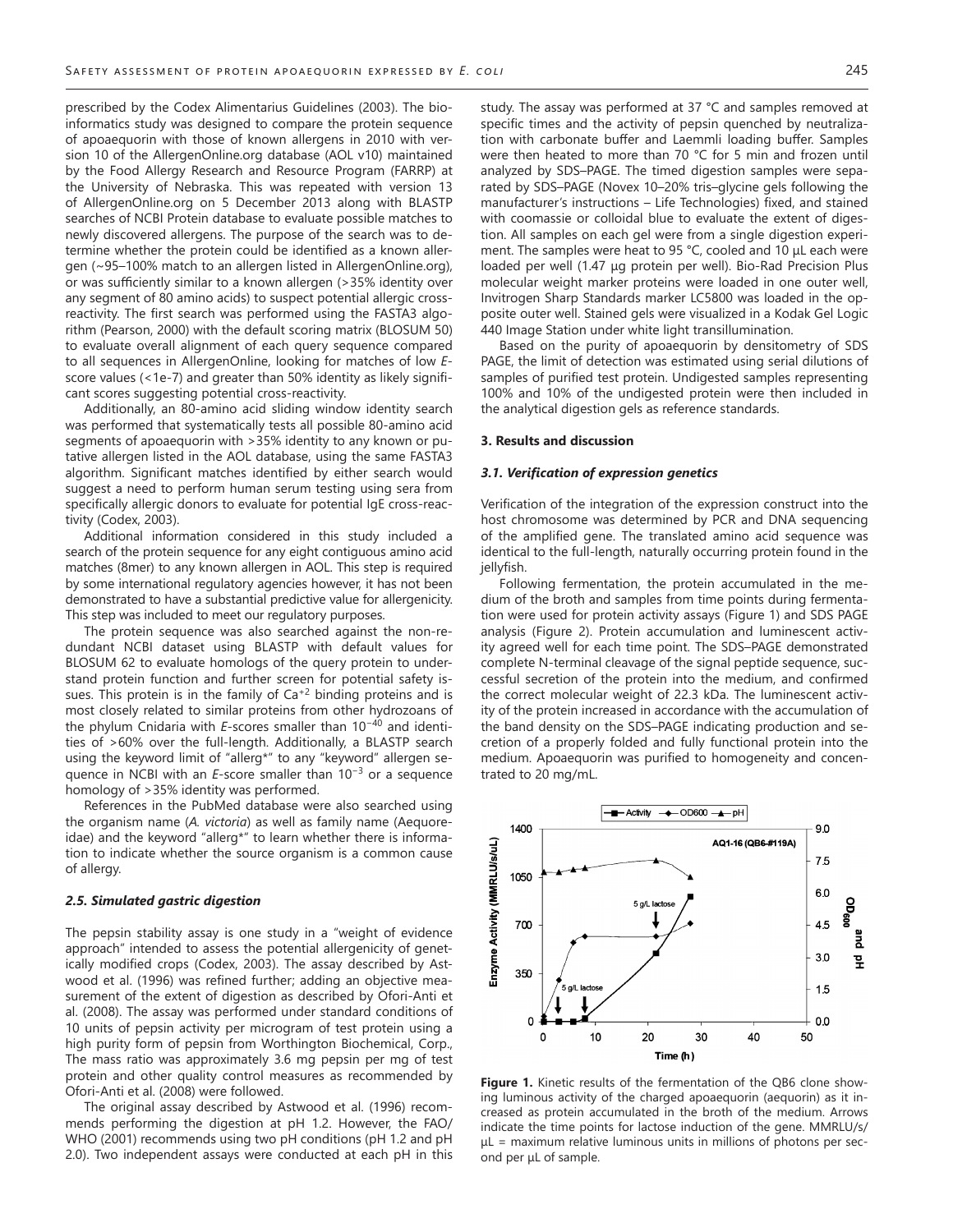#### $\mathbf{M}$  $\mathbf{1}$  $\overline{2}$  $\mathbf{3}$  $\overline{\mathbf{4}}$ 5 6  $\overline{7}$ 8



**Figure 2.** SDS PAGE and coomassie blue staining of samples from selected fermentation time points. Lane M, protein marker, Lane 1 broth before inoculation, Lane 2 at inoculation, Lane 3 at 0.2 h fermentation, Lane 4 at 3 h, Lane 5 at 6 h, Lane 6 at 8 h, Lane 7 at 22 h.

The first 30 residues of the protein were determined to be correct through N-terminal protein sequence analysis ([Figure 3\)](http://www.sciencedirect.com/science/article/pii/S0273230014000671#f0015). This is as expected from the predicted DNA sequence of the expression cassette. The protein was produced and processed correctly, creating the same protein as found endogenously in the jellyfish.

#### *3.2. In silico allergen sequence alignments*

The full-length sequence of apoaequorin (196 amino acids), (Uni-ProtKB/Swiss-Prot: [P02592.1\)](http://www.ncbi.nlm.nih.gov/entrez/query.fcgi?cmd=search&db=protein&doptcmdl=genbank&term=P02592.1%5baccn%5d) was used to search the AllergenOnline.org database. No native signal peptide has been identified for this protein from *A. victoria*, according to [Hamamoto et al. \(2003\)](http://www.sciencedirect.com/science/article/pii/S0273230014000671#b9010)  as a direct NCBI entry (2003). Results of the FASTA3 search of the apoaequorin against the AllergenOnline.org (version 10 and version 13) did not identify any significant alignment with any allergen. Scoring results for the four best scoring alignments demonstrate no significant matches with any allergen ([Table 1\)](http://www.sciencedirect.com/science/article/pii/S0273230014000671#t0005). The highest scoring alignments were to a calcium-binding protein of olive pollen (*Olea europaea*) and a number of fish parvalbumin calcium-binding proteins. While the *E*-scores and identities suggest possible evolutionary homology, the alignments represent less than one-third of the length of apoaequorin and the similarities are not sufficiently high to suspect shared antibody binding cross-reactivity.

|     | 11<br>MTSKQYSVKL TSDFDNPRWI GRHKHMFNFL DVNHNGKISL  | 21  | 31  |
|-----|----------------------------------------------------|-----|-----|
| 41  | 51<br>DEMVYKASDI VINNLGATPE QAKRHKDAVE AFFGGAGMKY  | 61  | 71  |
| 81  | 91<br>GVETDWPAYI EGWKKLATDE LEKYAKNEPT LIRIWGDALF  | 101 | 111 |
| 121 | 131<br>DIVDKDONGA ITLDEWKAYT KAAGIIQSSE DCEETFRVCD | 141 | 151 |
| 161 | 171<br>IDESGQLDVD EMTRQHLGFW YTMDPACEKL YGGAVP     | 181 | 191 |

**Figure 3.** Amino acid sequence of apoaequorin (P02592). The encoded protein is 196 amino acids in length based on translation of the DNA sequence. The first 30 amino acids (underlined) of the expressed and purified protein were confirmed by LC–MSMS as described in the text.



**Figure 4.** Colloidal blue stained SDS–PAGE gel apoaequorin for limit of detection. Samples of a dilution series of the apoaequorin was loaded and separated by SDS–PAGE using a 10  $\rightarrow$  20% polyacrylamide tris– glycine gradient gel. A Bio-Rad Precision Plus marker protein was used to estimate MW. Proteins were detected by staining with colloidal brilliant blue G stain.

| Description<br>Lane                          | Quantity of protein<br>loaded/well |
|----------------------------------------------|------------------------------------|
| Apoaequorin (300%)                           | $4.41 \mu q$                       |
| 2<br>Apoaequorin (200%)                      | $2.94 \mu q$                       |
| 3<br>Apoaequorin (175%)                      | $2.57 \mu q$                       |
| Apoaequorin (150%)<br>4                      | $2.21 \mu g$                       |
| 5<br>Apoaequorin (125%)                      | $1.84 \mu q$                       |
| <b>Bio-Rad Precision Plus MW Marker</b><br>Μ | na                                 |
| 6<br>Apoaequorin (100%)                      | 1.47 $\mu$ g                       |
| Apoaequorin (80%)<br>7                       | $1.18 \mu q$                       |
| 8<br>Apoaequorin (60%)                       | $0.88 \mu q$                       |
| 9<br>Apoaequorin (50%)                       | $0.74 \mu q$                       |
| 10<br>Apoaequorin (40%)                      | $0.59 \mu q$                       |
| 11<br>Apoaequorin (20%)                      | $0.29 \mu q$                       |
| 12<br>Apoaequorin (10%)                      | $0.15 \mu q$                       |
| 13<br>Apoaequorin (5%)                       | $0.07 \mu g$                       |
| 14<br>Apoaequorin (2.5%)                     | $0.04 \mu g$                       |

The identity results from FASTA3 alignments using the sliding window of 80-amino acid algorithm did not identify any alignments of >35% identity to any entry in the AllergenOnline.org database (version 10 or 13). Furthermore, there were no identity matches of eight-contiguous amino acids between apoaequorin sequence and any entry in the AllergenOnline.org database.

The full-length apoaequorin was also compared to sequences in NCBI-Entrez using a keyword limit of "allerg\*" on 20 June 2010 and again on 5 December 2013 ([Table 2\)](http://www.sciencedirect.com/science/article/pii/S0273230014000671#t0010). No alignments were identified with *E* scores below "1 × e 10<sup>-7</sup>", or with identity matches of greater than 35% over any alignment of more than 80 amino acids. These bioinformatics results did not identify any significant alignments to any known allergens. In contrast, when no keyword limit was used, many high-scoring identity matches were found to other photo-proteins as homologs of apoaequorin from other jellyfish relatives.

A PubMed search was conducted to identify any publications that suggest the species (*A. victoria*) or other members of related taxa are known to be significant inducers of allergy. Keyword search terms included "Aequorea AND allergen/allergy", "Aequoreidae AND allergen/allergy" (family) and "Cnidaria AND allergen/allergy" (phylum). The search was conducted on 19 June 2010. The only two publications identified by species search reports a study of protein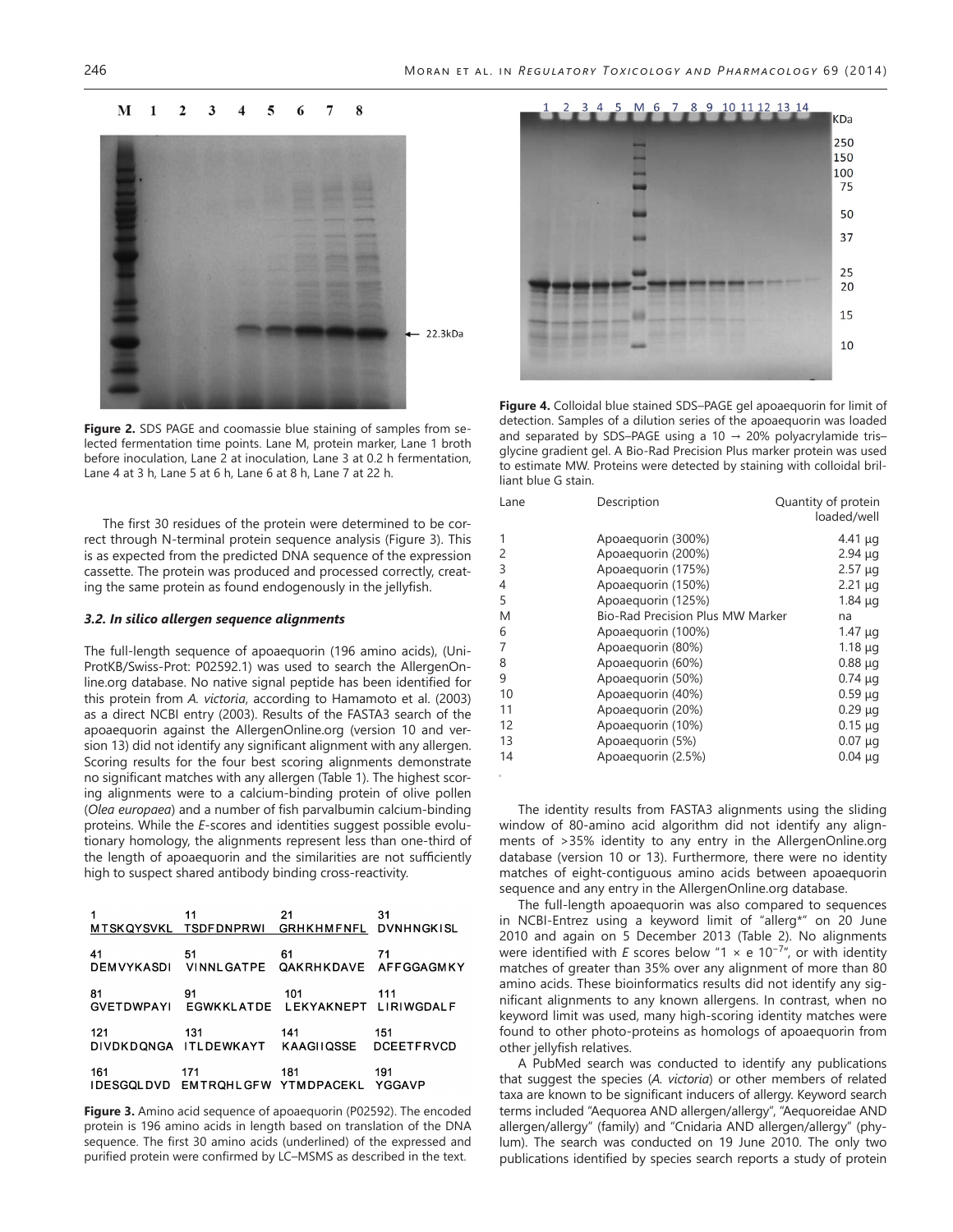Table 1. Overall FASTA3 search of AllergenOnline version 10.0 with APQ. Four highest scoring alignments of known and putative allergens in AllergenOnline are shown to compare apoaequorin with version 10 of the [AllergenOnline.org](http://AllergenOnline.org) database using FASTA3.

| Sequence GI# | <b>Organism</b>                       | <b>Description</b>     | Length | E score | % Identity | aa alignment |
|--------------|---------------------------------------|------------------------|--------|---------|------------|--------------|
| 3337403      | Olea europaea olive                   | $Ca+2$ binding protein | 84     | 0.088   | 33.3       |              |
| 131112       | Gadus callarias codfish               | Parvalbumin            | 113    | 0.24    | 35.7       | 56           |
| 77799800     | Trachurus japonicus Japanese mackerel | Parvalbumin            | 107    | 0.37    | 34.5       | 55           |
| 14531018     | Theragra chalcogramma Alaska pollock  | Parvalbumin            | 109    | 0.68    | 32.7       | 55           |

Table 2. BLASTP of NCBI Entrez "allerg\*" with APQ. The scoring alignments of ten best scoring matches with *E* scores below 10, to putative allergens in the NCBI Entrez database on 20 June, 2010, were compared to the full-length sequence of apoaequorin, using BLASTP.

| Sequence GI# | Organism                             | <b>Description</b>                                       | Length |       |     | E score % Identity aa alignment |
|--------------|--------------------------------------|----------------------------------------------------------|--------|-------|-----|---------------------------------|
| 317C_A       | Toxoplasma gondii amoeba             | $Ca+2$ dependent protein kinase                          | 484    | 0.002 | 27% | 90                              |
| 3179 A       | Toxoplasma gondii amoeba             | $Ca+2$ dependent protein kinase                          | 484    | 0.003 | 27% | 90                              |
| ABF18354.1   | Aedes aegypti mosquito               | Calmodulin                                               | 149    | 0.01  | 24% | 153                             |
| XP 751821.2  | Aspergillus fumigates fungus         | Ca <sup>+2</sup> dependent mitochondrial carrier protein | 585    | 0.037 | 32% | 59                              |
| BAB86193.1   | Oryza sativa rice                    | Putative pollen allergen Jun 0 4                         | 185    | 0.06  | 31% | 73                              |
| AAX77686.1   | Ambroxia artemisiifoliashort ragweed | $Ca+2$ bindin protein                                    | 160    | 0.069 | 24% | 157                             |
| XP 751821.2  | Aspergillus fumigatus fungi          | Calmodulin                                               | 149    | 0.18  | 20% | 158                             |
| O81092.1     | Olea europaea rice                   | Polcalcin                                                | 84     | 0.22  | 33% | 51                              |
| ADD19708.1   | Glossina morsitans fly               | Calmodulin                                               | 149    | 0.34  | 22% | 150                             |
| AAT92161.1   | Ixodes pacificus tick                | Myosin light chain                                       | 174    | 0.39  | 22% | 168                             |

stability of heterologously expressed proteins using the Turnip Mosaic Virus [\(Chen et al., 2007\)](http://www.sciencedirect.com/science/article/pii/S0273230014000671#b0020) and Golgi trafficking of expressed proteins [\(Luo et al., 2006\)](http://www.sciencedirect.com/science/article/pii/S0273230014000671#b0075). Both use the green fluorescent protein of this species as a marker, with no indication the protein is an allergen. No publications were found using the family name "Aequoridae" with "allergen: or "allergy." Seventy-one publications were identified using the terms "Cnidaria AND allergy". Most of the 71 papers describe allergic reactions to contact with a variety of jellyfish, corals, and anemones or treatment of allergic reactions. Only one paper reported identification of the allergenic protein and that ([Onizuka et](http://www.sciencedirect.com/science/article/pii/S0273230014000671#b0095)  [al., 2001](http://www.sciencedirect.com/science/article/pii/S0273230014000671#b0095)) was identified by search through the three publications identified by "Cnidaria AND allergen", describing allergy to an allergenic protein, of the coral *Dendronephthya nipponica*.

#### *3.3. In vitro digestion assay*

This study evaluated the stability of apoaequorin in two replicate assays using pepsin at both pH 1.2 and 2.0. A number of control steps were performed to ensure study validity including verifying that the activity of the pepsin at pH 1.2 and 2.0 was within the target activity range of 2750 units per mg of solid pepsin, plus or minus 23% on each day of assay. Preliminary SDS–PAGE results demonstrated that the apoaequorin was as expected in molecular weight and that the sensitivity of the stained gels and imaging system were sufficient to detect the protein from digestion samples below 10% of the starting material ([Figure 4](http://www.sciencedirect.com/science/article/pii/S0273230014000671#f0045)). Specific net intensity values from the Gel Logic 440 image station were plotted in a regression [\(Figure 5\)](http://www.sciencedirect.com/science/article/pii/S0273230014000671#f0025) with apparent good fit  $(r^2 = 0.91)$ . Based on these data, the limit of detection was approximately 2.5% (0.04 μg) of apoaequorin 100% loading (1.47 μg) used in the digestion samples. This level of sensitivity was clearly sufficient to detect 10% residual protein in the digest.

The certified activity of the lot of pepsin from Worthington Biochemical used in this study was 2750 units per mg of solid. The activity was also verified in the laboratory and was within our quality control range. Representative stained gels of replicated digestion experiments at pH 1.2 and pH 2.0 demonstrated that apoaequorin is stable in acid alone (pH 1.2 or 2) for 60 min (lane 3). It was however, digested by 0.5 min in pepsin at acidic pH (lane 5) to the extent that it was less intense than the 10% apoaequorin control in

quenched pepsin ([Figure 6](http://www.sciencedirect.com/science/article/pii/S0273230014000671#f0030)). Thus, the estimated time for 90% digestion was less than 30 s in all digestion experiments. Apoaequorin is therefore considered a rapidly digested protein.

#### **4. Discussion**

None of the results from the bioinformatics searches with the apoaequorin sequence met the criteria that suggest the protein is an allergen or poses a risk of allergenic cross-reactivity or would require further testing to evaluate potential risks. In addition, the general bioinformatics search of NCBI without a keyword limit demonstrated the protein is highly conserved across a broad range of taxa within jellyfish with no obvious published indication of allergy associated with homologous proteins. Furthermore, searches of published literature failed to identify a report, demonstrating allergy to *A. victoria* or other family members, but did identify one publication regarding a single protein in a different group within the phylum Cnidaria. A number of publications reported allergic or allergic-like reactions to various jellyfish, corals, and anemones in this phylum, but a paucity of information regarding the proteins implicated in sensitization. These results suggest that the entire phylum is not a significant cause of allergic reactions in humans.

The proteins that had regions of limited homology that did arise in the sequence search of the NCBI protein database were calcium-binding proteins and the alignments were in the region of calcium binding. This is not surprising since the signature motif for calcium-binding proteins is the EF-hand conformation that is created by the protein's helix-loop-helix secondary structure. However, it is not the primary sequence of the motif that is conserved but similar residues (size and charge) that is characteristic of calcium-binding proteins.

Epitope mapping of peptide fragments of calcium-binding proteins of known allergenicity has implicated some residues of an EF-hand motif as in the case of parvalbumin; however, the role of these residues in the tertiary conformation of the motif and dependence on the presence or absence of bound calcium ion ([Perez-Gordo et al., 2013\)](http://www.sciencedirect.com/science/article/pii/S0273230014000671#b0110) makes extrapolation to globular proteins speculative. In any case, poor sequence alignment of the apoaequorin EF-hand domains with the calcium-binding domains of other proteins does not support the allergenic potential for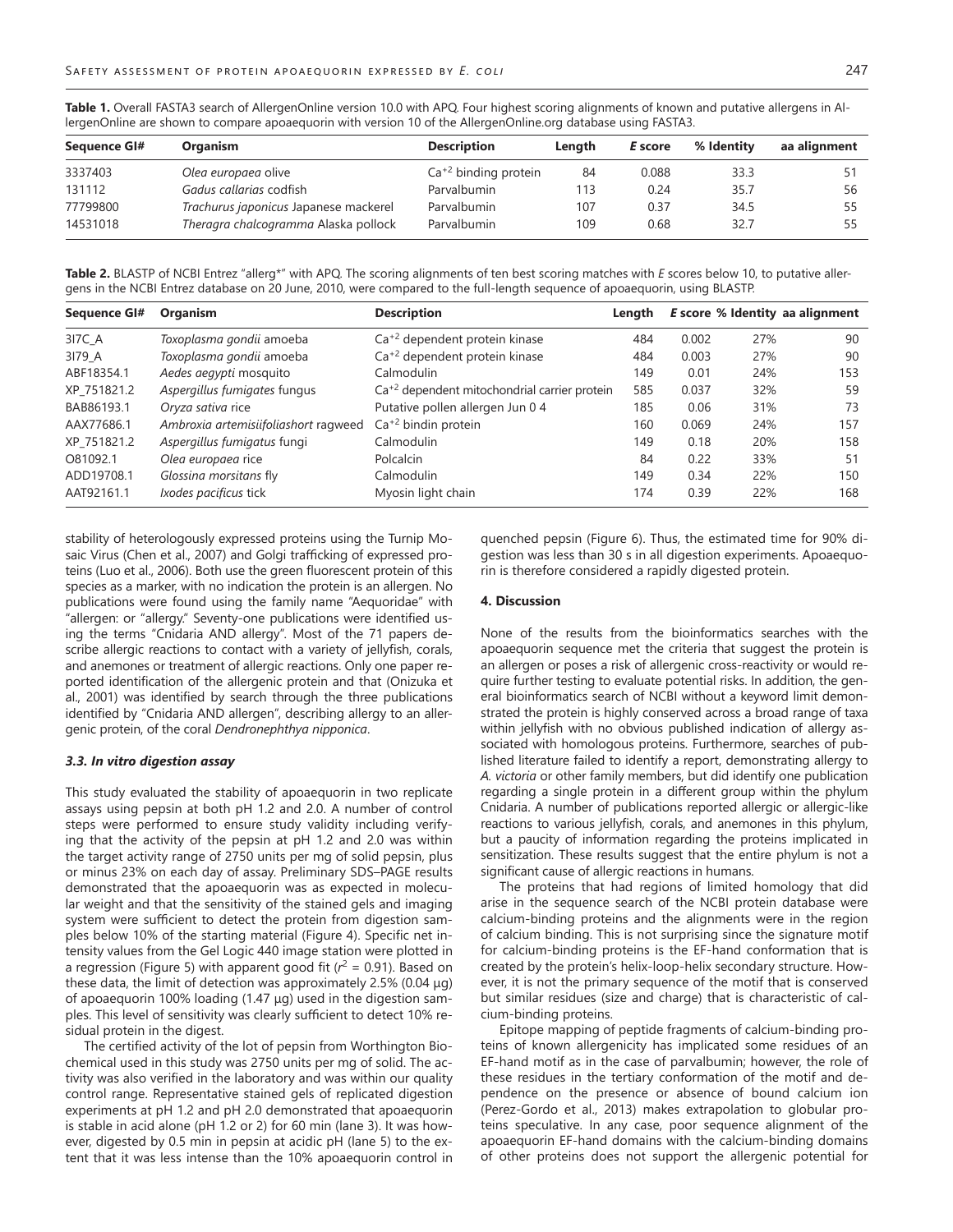

Figure 5. Densitometer readings for the limit of detection of apoaequorin from the colloidal blue stained SDS-PAGE gel (see [Figure 1](http://www.sciencedirect.com/science/article/pii/S0273230014000671#f0005)). The Kodak Gel Logic 440 with 1D software was used to make the estimation of stainable protein band. Excel was used to calculate the regression and equivalent protein content based on 100% being equal to 1.47 μg per lane. Target apoaequorin amount per lane is 1.47 μg. (A) Lanes 1–14 represent 30%, 200%, 175%, 150%, 125%, 100%, 80%, 60%, 50%, 40%, 20%, 10%, 5%, 2.5% of the target apoaequorin amount, respectively. (B) Densitometer readings for the limit of detection of apoaequorin from the colloidal blue stained SDS–PAGE gel (see sub-Figure A). The Kodak Gel Logic 440 with 1D software was used to make the estimation of stainable protein band. Excel was used to calculate the regression and equivalent protein content based on 100% being equal to 1.47 μg per lane.



Figure 6. Detection of apoaequorin at pH 1.2 (sub-figure A) and pH 2.0 (sub-figure B) with 10,000 pepsin activity units per mg apoaequorin. Digestion products were separated in SDS-PAGE 10-20% gels under reducing conditions. Sample lanes: (m), BioRad# 161-0374 and Invitrogen LC5800 marker proteins; 1.47 mg of undigested apoaequorin without pepsin (A) at time 0; (B) at time 60 min; (C-J) apoaequorin plus pepsin at times 0, 0.5, 2, 5, 10, 20, 30, and 60 min of digestion (respectively); K, pepsin alone at time 0; N, pepsin alone at time 60 min; L, undigested apoaequorin 0.147 μg (10%) at time 0.

| Lane | Description                               | Incubation time |
|------|-------------------------------------------|-----------------|
| M    | Molecular weight marker Bio-Rad           | na              |
| A    | Apoaequorin control without pepsin (P0)   | $\Omega$<br>min |
| B    | Apoaequorin control without pepsin (P60)  | 60<br>min       |
|      | Apoaequorin in SGF, (DC)                  | $\Omega$<br>min |
|      | Apoaequorin in SGF, (D0.5)                | 0.5<br>min      |
|      | Apoaequorin in SGF, (D2)                  | min             |
|      | Apoaequorin in SGF, (D5)                  | 5<br>min        |
| G    | Apoaequorin in SGF, (D10)                 | 10<br>min       |
| Н    | Apoaequorin in SGF, (D20)                 | 20<br>min       |
|      | Apoaequorin in SGF, (D30)                 | 30<br>min       |
|      | Apoaequorin in SGF, (D60)                 | 60<br>min       |
| К    | Experimental control pepsin (E0)          | $\Omega$<br>min |
|      | Experimental control pepsin (E60)         | min<br>60       |
| N    | 10% apoaequorin with quenched pepsin (dC) | min<br>0        |
| M    | Molecular weight marker Invitrogen        | na              |

the protein. Additionally, the ability to predict allergenic epitopes based on predicted three-dimensional modeling or other structural prediction tools has not been demonstrated through validation to be highly predicted and is thus not recognized as a risk assessment tool for food safety ([Goodman and Tetteh, 2011](http://www.sciencedirect.com/science/article/pii/S0273230014000671#b0055)). Instead primary sequence comparisons using FASTA ([Pearson, 2000](http://www.sciencedirect.com/science/article/pii/S0273230014000671#b0105)) or BLASTP ([Pearson, 1995\)](http://www.sciencedirect.com/science/article/pii/S0273230014000671#b0100) have been demonstrated to be useful for identifying proteins that are sufficiently similar in primary structure to suspect possible shared IgE binding that might be clinically relevant for allergic consumers ([Goodman et al., 2008\)](http://www.sciencedirect.com/science/article/pii/S0273230014000671#b0060). Thus, the criteria of the [Codex Alimentarius Commission \(2003\)](http://www.sciencedirect.com/science/article/pii/S0273230014000671#b0025) were followed in the bioinformatics analysis used to evaluate potential cross-reactivity. The results did not identify any significant matches to any allergenic protein. This demonstrates that apoaequorin is not expected to have any significant risk of allergic cross-reactivity for those who are allergic to known allergens. In fact, based on these